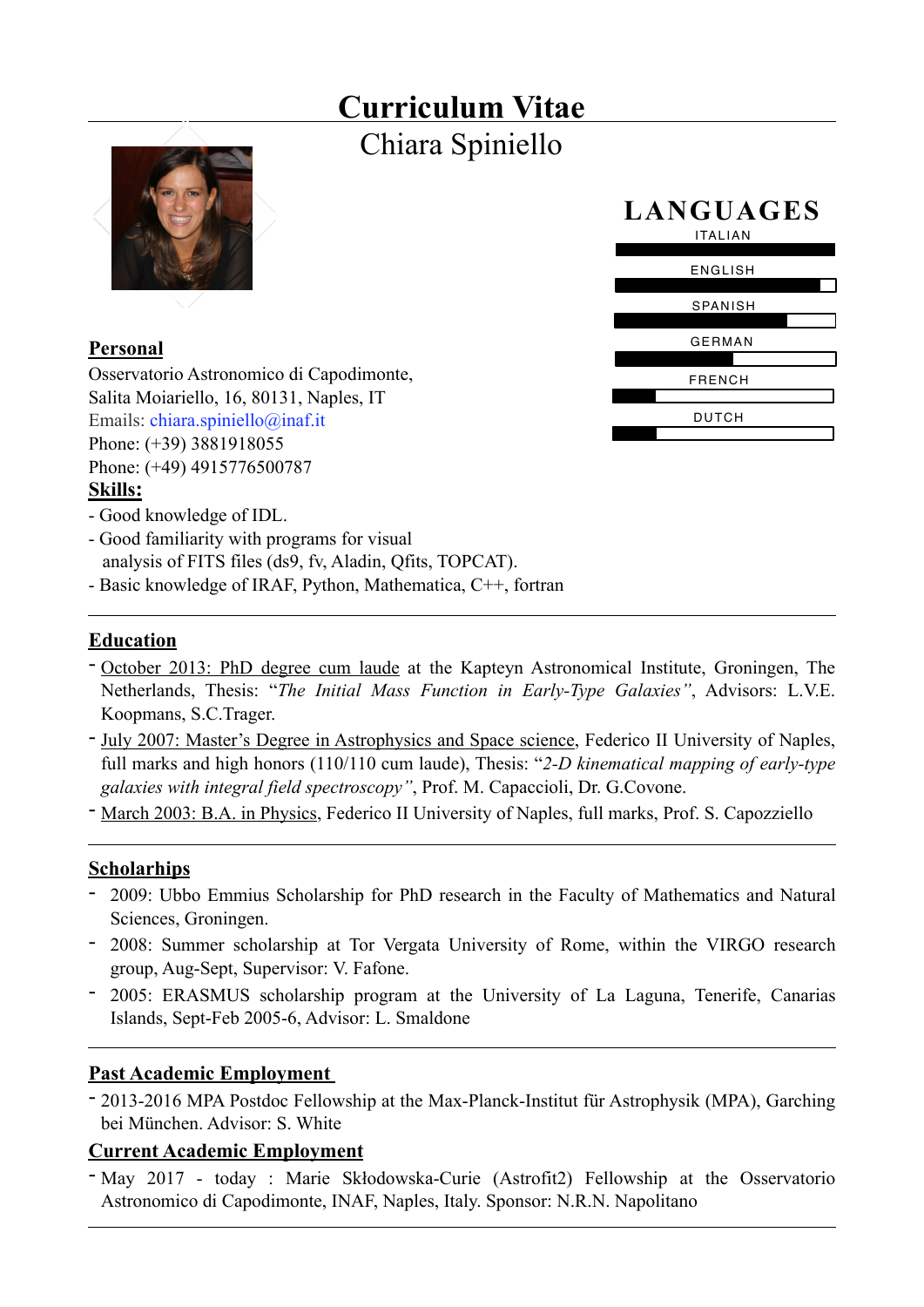### **Awards, Honors and Distinctions**

- Special mention for the "Lorenzoni Price" by the Italian Astronomical Society for the excellence and high-impact in the extragalactic astrophysics sector, 2017.
- Seal of excellence delivered by the European Commission for a proposal submitted under the Horizon 2020's Marie Skłodowska-Curie actions (call:IF-2016)
- Awarded a DARK-Carlsberg Foundation Fellow at the Niels Bohr Institute, University of Copenhagen, 2016.
- Block Winter Award 2014 (ASPEN Winter Conference)

#### **Scientific interests and projects:**

- **- Formation and evolution of galaxies** (the Stellar Initial Mass Function in red and dead massive galaxies, the internal structure of Early-Type Galaxies up to z∼1, ultra compact massive galaxies to constrain the "in situ" population of local massive galaxies, the haloes of central galaxies in clusters and the Intracluster light with discrete tracers)
- **- Cosmology** (cosmography with gravitational lensing time-delay)
- **- Unresolved stellar population in galaxies** (line indices analysis, single stellar population modeling)
- **- Strong gravitational lensing**
- **- Integral-field spectroscopy**

#### **International collaborations and Pi-ships**

- **PI of The Fornax Cluster VLT Spectroscopic Survey (FVSS):** *Collaborators: M. Arnaboldi, L., Coccato, M. Hilker, V. Pota, N. R. Napolitano, M. Spavone, M. Cantiello, C. Tortora, E. Iodice, M. Paolillo, R. D'Abrusco, R. F. Peletier, A. J. Romanowsky, G. van de Ven, P. Schipani.*
- **PI of the X-Shooter Lens Survey (XLENS).** *Collaborators: L.V.E. Koopmans, S. Trager, O.Czoske, M. Barnabé, S.Vegetti, C.Conroy, T. Treu.*
- **PI of the The KiDS Strongly lensed Quasar Detection project (KiDS-SQuaD)** *Collaborators: A. Agnello, N. R. Napolitano, A. V. Sergeyev, F. I. Getman, C. Tortora, M. Spavone, M. Bilicki, L. V. E. Koopmans, K. Kuijken, E. Bannikova, E. Petrillo.*
- **CoI of the "Gotta catch 'em all" Project Search for strong gravitational lenses in wide-sky Surveys.** *Collaborators: C.Tortora, L.Marchetti, A. Agnello, N. R. Napolitano, A. V. Sergeyev, F. I. Getman, D.Scognamiglio, P. D'Ago, M.A.Raj, N.Roy*
- **Member of** the H0 Lenses in COSMOGRAIL's Wellspring Collaboration (H0LiCOW, PI: S.Suyu), of the Kilo Degree Survey (PI: K.Kujiken), the KiDS-ATLAS Bridging Survey (PI: N. Napolitano), The Large Synoptic Survey Telescope Corporation (LSST-italia, PI:A.Fontana)

## **Observing Experience and Schools**

- VLT-ESO, X-shooter, Paranal Observatory, Chile, 2011
- XXIII Canary Islands Winter School of Astrophysics, Puerto de la Cruz, Spain, Nov 2011
- NOVA Fall School, The Netherlands, 3-7 Oct 2011
- The Eighth NEON Observing School, Calar Alto, Spain, 17-27 June 2010
- Teide Observatory, IAC-80 telescope, Tenerife, Canary Islands, Spain, 2006
- Observing school at the Asiago Observatory, Italy, 2005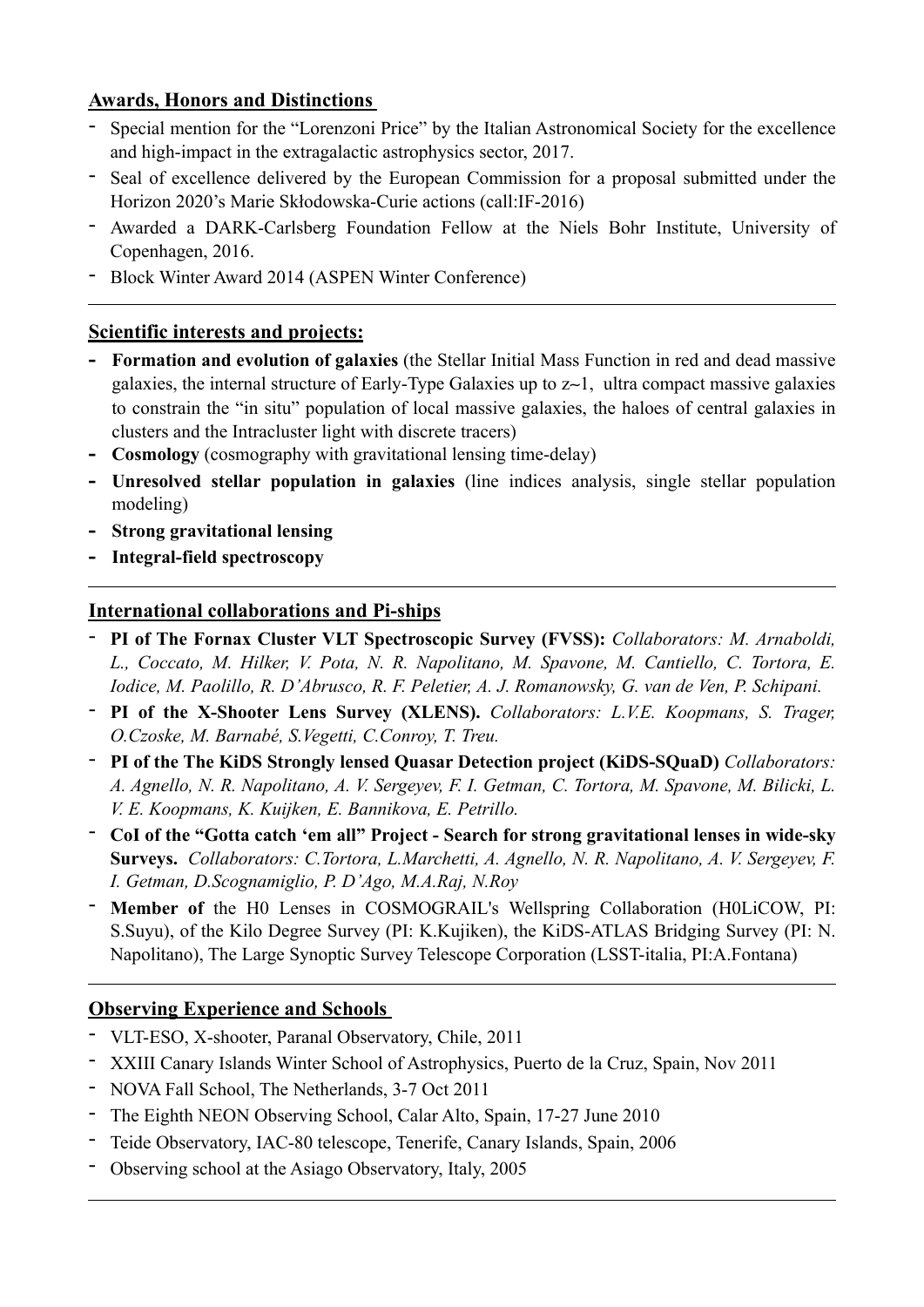#### **Supervisory Experience**

- 2014 2016 Co-supervising of a master student at the Kapteyn Institute. Co-supervisors: S.C. Trager, Dr. M. Lyubenova. Student: G. Mensinga
- 2016 Today: Co-supervising of a PhD student at the INAF-Osservatorio di Capodimonte. Supervisor: N.R.Napolitano. Student: M.A. Raj

### **Participation in Thesis Committees**

- PhD Thesis: N. Pastorello, Swinburne University, October 2015
- Master Thesis: B. Reichardt, Macquarie University, September 2018
- PhD Thesis: C.Pulsoni, MPE, October 2018 defense forseen for Summer 2019

#### **Outreach Activities**

- Public Lecture at the "The Arnhem Section of the Royal Dutch Society for Weather- and Astronomy, 19 December 2012

#### **Invited Talks, Public Talks and Contributions**

- Astro Seminars at INAF Osservatorio Astronomico di Padova , 17 Jan 2019, "The stellar Initial Mass Function is not universal"
- **Invited talk** at the Second Italy-Ukraine meeting in Astronomy, Institute of Astronomy and Department of Astronomy and Space Informatics of V.N. Karazin Kharkiv National University, Kharkiv, Ukraine, 25-27 September 2018: "Gotta catch'Em All: Strong gravitational lenses in KiDS and KABS"
- Talk at the meeting "VST in the era of the large sky surveys", INAF Osservatorio Astronomico di Capodimonte (OAC), Naples, Italy, 5-8 June 2018: "Gotta catch'em all".
- Talk at the EWASS2018 (S11), Liverpool, UK, 3-7 April 2018: "Strong gravitational lensing with KiDS: Exploring the mass distribution in ETGs"
- **Invited talk** at the LXI edition of the SAIt Italian Astrophisics National Congress, Padua, Italy, 12-15 September 2017: "Dark vs. Light in KiDS galaxies with Strong Lensing".
- **Invited talk** at the Lorentz Workshop: "The Universal Problem of the Non-Universal IMF", Leiden 5-9 Dec, 2016
- Talk at the conference "The Interplay between local and global processes in galaxies", Cozumel, México, 11th-15th April, 2016: " IMF gradients and Sodium abundance in M87 with MUSE"
- Talk at the mini-workshop at Space Telescope Science Institute, "The Stellar IMF at Low Masses: A Critical Look at Variations and Environmental Dependencies", Baltimore, USA, June 29 - July 1, 2015: "Constraining the Low-Mass End Slope and the Cutoff Mass of the IMF from Gravitational Lensing and Stellar Population Analysis"
- Talk at the EWASS2015 (S3), Tenerife, Spain, 22 24 June 2015: "The XLENS Project: Constrain the Initial Mass Function and the Luminous & Dark Matter distribution in massive Early-Type Galaxies"
- Talk at the meeting "The universe of digital sky surveys", OAC Naples, Italy, 27 November, 2014: "The low-mass end of the Initial Mass Function in massive ETGs"
- Talk at the IAU Symposium 311, "Galaxy Masses as Constraints of Formation Models", Oxford UK, 23 July 2014: "XLENS: The low-mass end of the Initial Mass Function is not universal"
- **Invited Talk** at the National Astronomical Meeting (NAM), Portsmouth UK, Parallel Section "The Initial Mass Function of Galaxies: Myth & Facts", 24 June 2014, "The stellar Initial Mass Function in early-type galaxies from a non-degenerate set of optical line indices"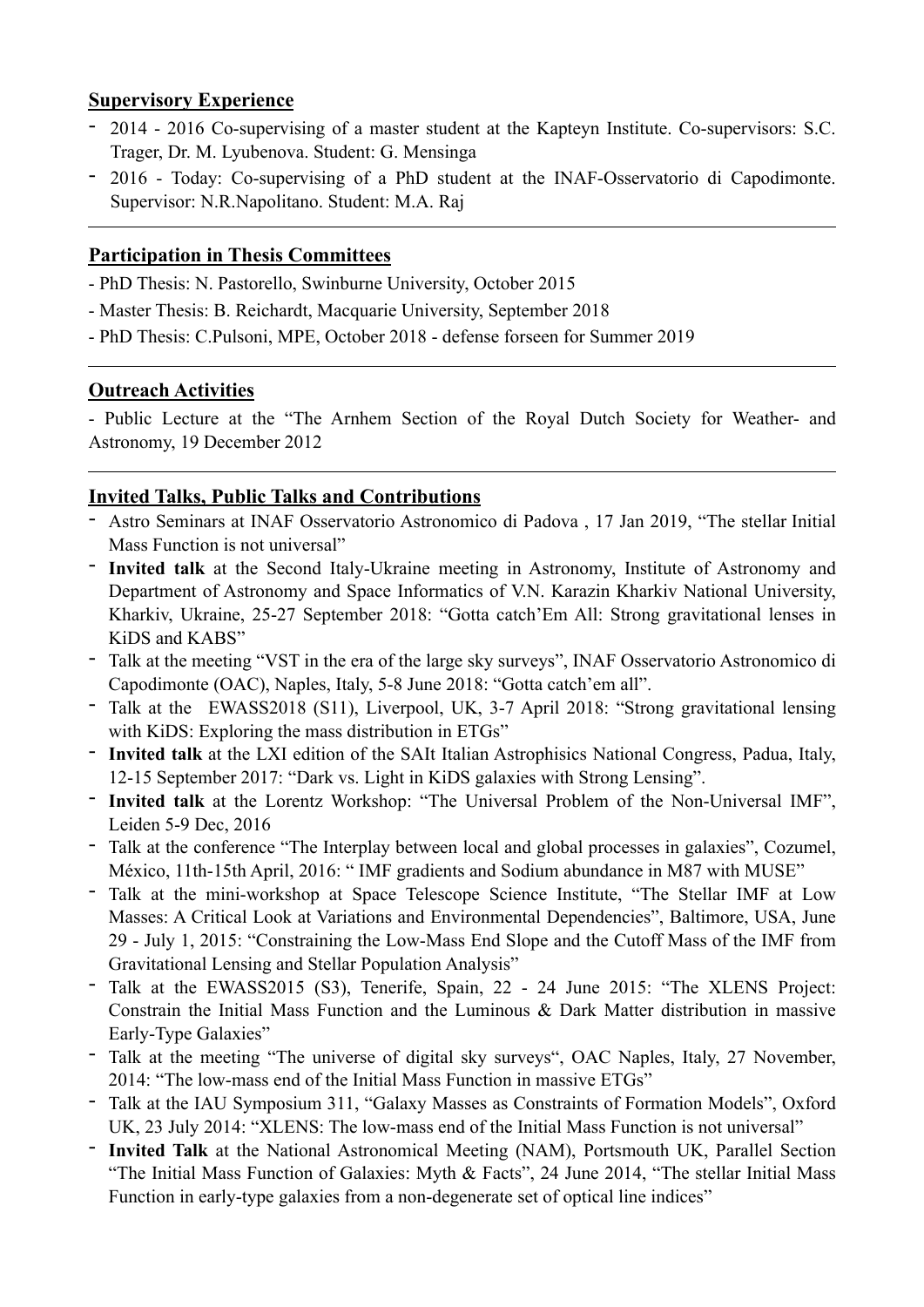- Astrophysics Colloquium, University of Oxford, 12 May 2014: "The XLENS Survey: Constraining the low-mass end and cut-off mass of the Initial Mass Function from lensing, dynamics and stellar population"
- Colloquium at the Dark Cosmology Center, Niels Bohr Institute, University of Copenhagen, 26 March 2014: "Constraining the low-mass end and cut-off mass of the Initial Mass Function"
- Talk at the ASPEN 2014 Winter Conference "Unveiling The Formation of Massive Galaxies Theoretical and Observational Challenges", 4 February 2014: "XLENS: The low-mass end of the Initial Mass Function is not universal"
- **Invited Talk** at the NOVA Network 1st meeting, Galaxies and Cosmology, Groningen, The Netherlands, 30 August 2013: "The XLENS Survey"
- Talk at the EWASS2013 Sp12), Turku FI, 12 July 2013: "XLENS: Constraining the Initial Mass Function and its lower cutoff mass from lensing, dynamics and stellar population"
- **Invited Talk** at the EWASS2013 (S4), Turku FI, 8-11 July 2013 : "The XLENS Survey"
- **Invited Talk** at the Lorentz Center Workshop: "Is the Stellar Initial Mass Function Universal?", Leiden, The Netherlands, 28 November 2012: "XLENS: Do more massive ETGs have more dark matter or a nonuniversal IMF?"
- **Invited Talk** at the meeting "Galaxy formation under the magnifying glass of gravitational lensing workshop" Courmayeur, Valle d'Aosta, Italy, 17-21 June 2012, "XLENS: A new set of optical indicators to constrain the low-mass end of the IMF

# **List of publications**

## Chiara Spiniello

## Refereed, accepted, first author:

- **Spiniello C.,** Sergeyev A., Marchetti L., et al., 2019, MNRAS, 485, 5086
- **Spiniello C.,** Agnello A., Sergeyev A., Anguita T., Rodríguez Ó., N.R. Napolitano, C. Tortora, 2019, MNRAS, 483, 3888
- **Spiniello C.**, Agnello A., Napolitano N.R., Sergeyev A.V., Getman F. I., Tortora C., Spavone M., and the KiDS Collaboration, 2018, MNRAS 480, 1163
- **Spiniello C.**, Napolitano N.R., Arnaboldi M., Tortora C., Coccato L., Capaccioli M., Gerhard O., Iodice E., Spavone M., Cantiello M., Peletier R., Paolillo M., 2018, MNRAS, 477, 1880
- **Spiniello C.**,Barnabè M., Koopmans L.V.E., Trager S.C., 2015, MNRAS, 452, L21
- **Spiniello C.**., Koopmans L.V.E., Trager S.C., Barnabè M., Treu T., Czoske O., Vegetti S., Bolton A., 2015, MNRAS, 452, 2434
- **Spiniello C.**,Napolitano N.R., Coccato L., Pota V., Romanowsky A.J., Tortora C., Covone G., Capaccioli M., 2015, 2015, MNRAS, 452, 99
- **Spiniello C.**, Trager S.C., Koopmans L.V.E., 2015, ApJ, 803, 87
- **Spiniello C.**, Trager S.C., Koopmans L.V.E., Conroy C., 2014 MNRAS, 438, 1483
- **Spiniello C.**, Trager S.C., Koopmans L.V.E., Chen Y.P., 2012, ApJ, 753, L32
- **Spiniello C.**, Koopmans L.V.E., Trager S.C., Czoske O., Treu T., 2011, MNRAS, 417, 3000

## Refereed, accepted, Co-author:

- Sergeyev A, **Spiniello C.** et al, 2018, RNAAS, 2, 189
- Sarzi M, **Spiniello C.**, et al., 2018, MNRAS, 478, 4084
- Barnabè M., **Spiniello C.**, et al., 2013, MNRAS, 436, 253